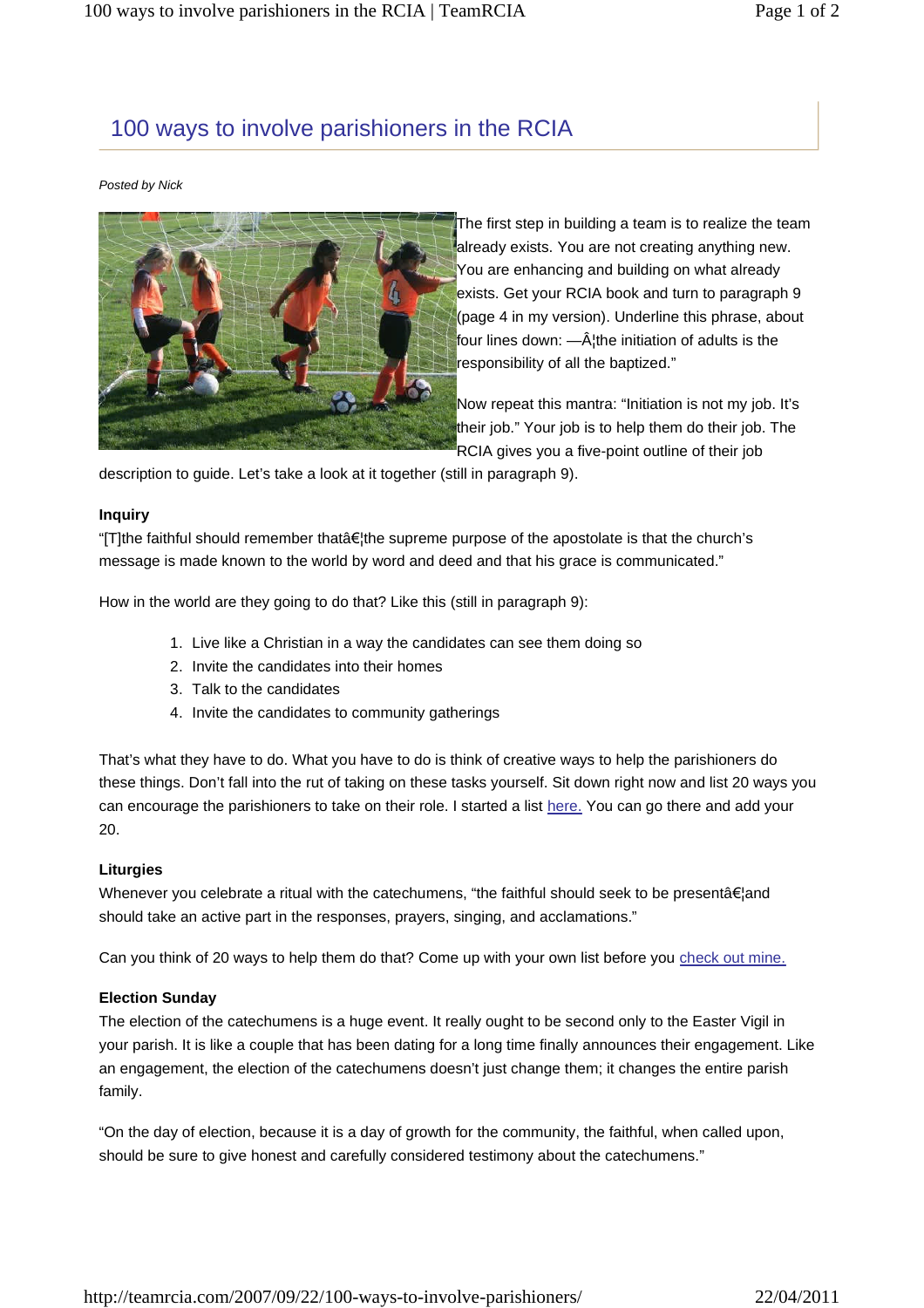Obviously, if the faithful have not been involved in the lives of the candidates during the inquiry and catechumenate stages, they won't be able to give honest testimony. So steps one and two are critical helping the parishioners fulfill this part of their job description. Assuming you've gotten them this far, what are 20 things you can do to help them testify? Once you have your list, check out mine here.

### **Lent**

"[T]he faithful should take care to participate in the rites of the scrutinies and presentations and give the elect the example of their own renewal. At the Easter Vigil, they should attach great importance to renewing their own baptismal promises."

Give me 20, and then check mine.

#### **Easter**

"[T]he faithful should take part in the Masses for the neophytesâ€¦welcome the neophytes with open arms in charity, and help them to feel more at home in the community of the baptized."

Got your 20? If you do, compare them to mine.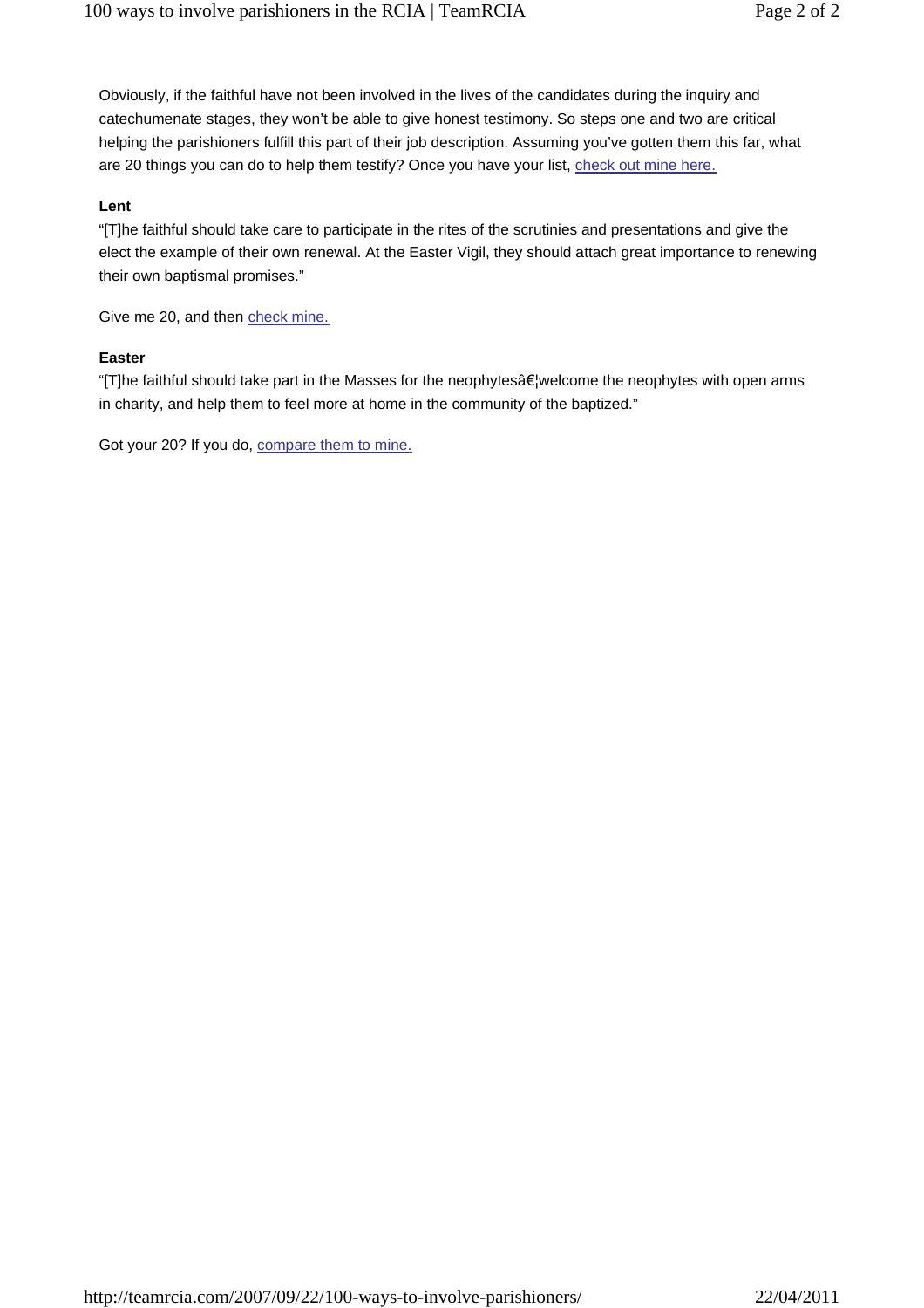# 100 ideas for involving parishioners

### Inquiry

- 1. Once a month, remind the parishioners that there are [number] people asking questions about being Catholic
- 2. Print a question in the bulletin that an inquirer asked and how you answered
- 3. Once a month, write a paragraph in the bulletin or Web site about something an inquirer witnessed in your parish that impressed him
- 4. Give the names of the inquirers to the elderly and homebound and ask them to pray for the inquirers
- 5. Create a once-a-quarter dinner schedule for each inquirer. Ask parishioners to sign up to host an inquirer for dinner.
- 6. Create a 3 x 5 prayer card to hand out at Mass. Side A, a prayer for the inquirers; Side B, three ice-breaker questions to ask an inquirer to engage her in conversation
- 7. Create large, bright name tags for the inquirers to wear to parish events; Tell parishioners to look for the name tags
- 8. Obtain or create a master list of parish meetings and events. Ask for volunteers to call and invite inquirers to the events.
- 9. One month before Halloween, ask for volunteers to invite the children of an inquirer to go trick or treating with their children
- 10. One month before Thanksgiving, ask for volunteers to invite an inquirer over for Thanksgiving dinner
- 11. One month before Christmas, ask for volunteers to invite an inquirer over for Christmas dinner or a Christmas party
- 12. One month before July 4, ask for volunteers to invite an inquirer to view the fireworks or come to a picnic
- 13. Create a Facebook page for each inquirer. Ask the teens and young adults to invite the inquires to be "friends" on their Facebook pages
- 14. Ask the children in the parish school or parish catechetical program to invite the children of the inquires to be "friends" on their Myspace pages
- 15. Add pictures and short bios of the inquirers to the parish Web site
- 16. One month before Pancake Sunday (or your parish equivalent), line up volunteers to invite an inquirer to sit with them during the meal
- 17. Start a friendly "points in heaven" competition among the parishioners; they get a point for every person they introduce an inquirer to whom the inquirer hasn't met before. Keep score on the parish Web site.
- 18. Ask the youth group to personally give the inquires a free gift certificate to the annual car wash or equivalent parish fund raiser
- Ask the parish school or catechetical program children to create a poster of the 19. inquirers
- 20. Ask the teens or young adults to create a YouTube clip of each inquirer and post on the parish Web site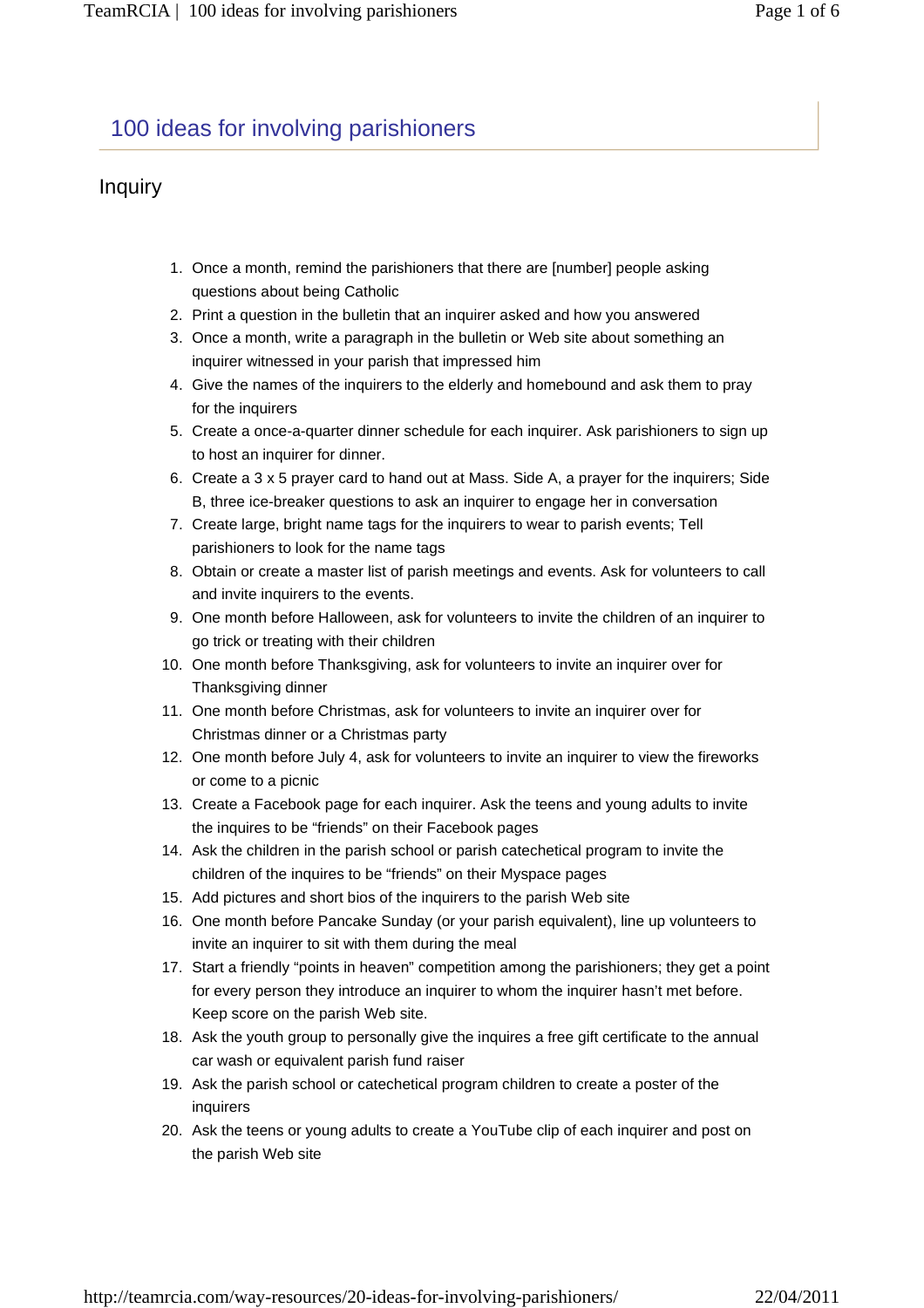Click here to add your ideas to the list!

## **Liturgies**

- 1. Publish the schedule of liturgies for the year which will include rites for the catechumens
- 2. For three weeks before each special liturgy, encourage parishioners to bring their non-Catholic and non-attending Catholic friends and family to the special rite
- 3. Collaborate with the musician to be sure the music at these liturgies is drop-dead-easy to sing
- 4. Rehearse, rehearse, rehearse the rite so there are no glitches. Bumpy and awkward transitions kill participation
- 5. Schedule the best lectors so the assembly will be drawn into the readings
- 6. Schedule a team meeting with the pastor to brainstorm best ideas for the homily
- 7. Use big symbols that everyone can see, hear, and smell
- 8. Remind all the ministers to smile and relax.
- 9. Provide a lesson plan based on the rite for the parish school religion class and the parish catechetical program
- 10. Ask the youth group to provide hospitality
- 11. Send a written invitation to the senior citizens to come to the liturgy to pray for those who are becoming Catholic
- 12. E-mail (or better, text message) the youth and young adults with the same invitation
- 13. Publish the pictures of the catechumens in the bulletin the week before and the week of the special liturgy
- Write a note in the bulletin the week after the liturgy thanking all the parishioners who 14. participated
- 15. Do a 45 second (practice until you have it down) explanation of the rite afterward, during the announcements. It's clearer for folks if they've experienced it before you explain it.
- If possible, place the catechumens at various places throughout the assembly to 16. create a sense of unity between them and the parishioners
- 17. Involve the assembly in gestures of blessing and prayer for the catechumens
- 18. Cut out every possible time waster in the liturgy to get people out of Mass on time or close to on time
- 19. Provide a detailed worship aid so those unfamiliar with the rite will know what to do
- 20. The following week, write a note in the bulletin or on the Web site describing the catechumens' reaction to the hospitality of the parishioners during the liturgy

Click here to add your ideas to the list!

## Election Sunday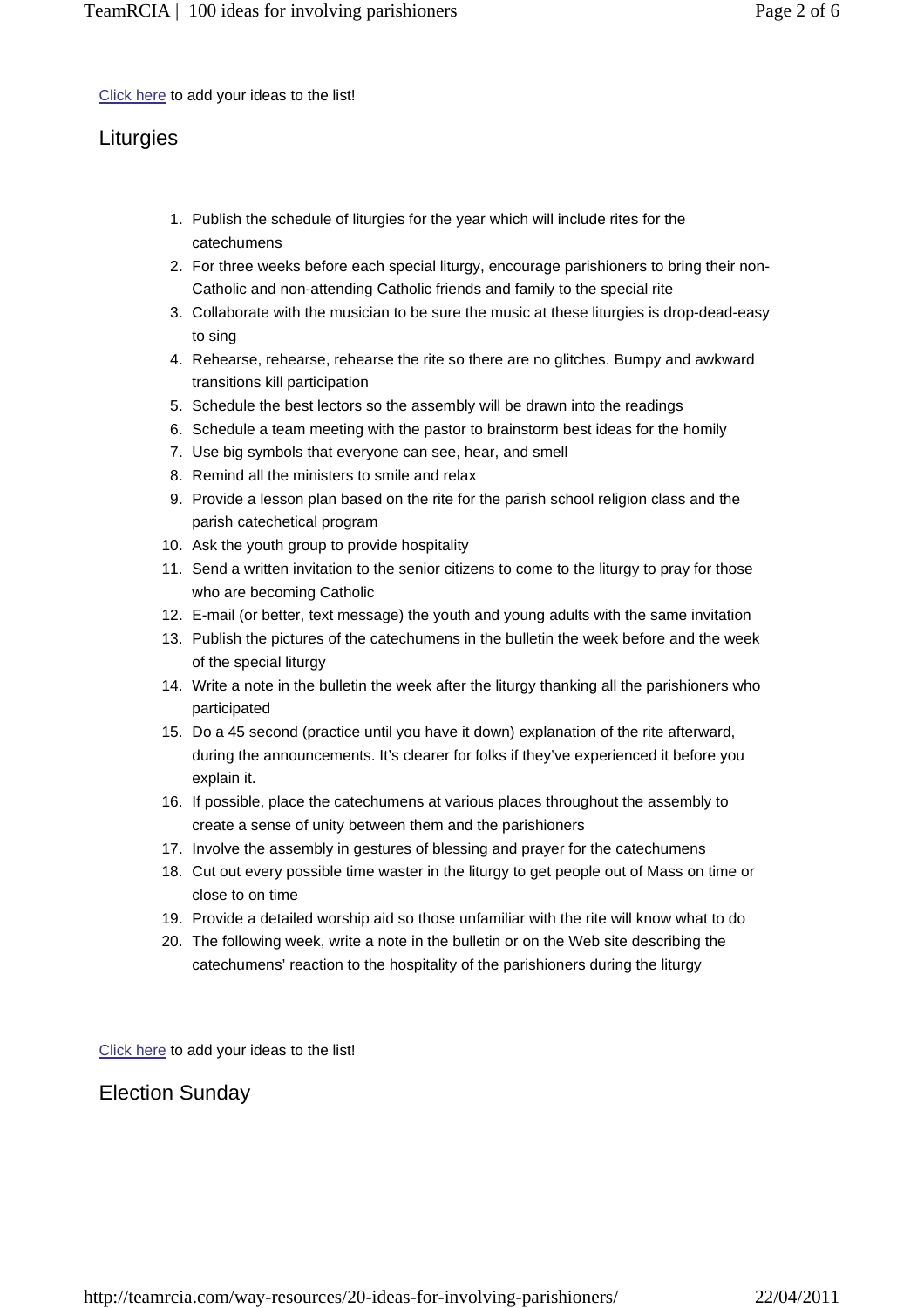- 1. Invite parishioners to write a letter to the *pastor* about a catechumen. The testimony about the catechumen should begin with, "God has." (A testimony is about the action of God and not about the good works of the candidate.)
- 2. Invite parishioners to write a letter to the *bishop* about a catechumen. The testimony about the catechumen should begin with, "God has."
- 3. Place a drop box in the gathering space or vestibule of the church. Provide parishioners with 3 x 5 cards on which they can write testimonies for the catechumens.
- 4. Create a private e-mail address that parishioners can use to testify about a catechumen. Each testimony should begin with, "God has."
- 5. Ask the confirmation candidates to write a testimony for a catechumen.
- 6. Ask the children of the parish, especially the first communion candidates, to draw pictures of the catechumens and how God has acted in their lives. If they don't know the catechumens (why not?), have them draw a picture of how they hope God will act in their lives.
- 7. Collect all the written and e-mailed testimonies and the drawings in a parish archive.
- Encourage sponsors to keep of journal that tracks the times they have seen God act in 8. the life of the catechumen.
- 9. If the godparents are different people than the sponsors, encourage them to do the same.
- 10. Encourage spouses and other family members to do the same.
- 11. Encourage the rest of the team to do the same.
- 12. Schedule a retreat day well before the Rite of Election to discern who will be chosen for baptism. Make testimonies part of the retreat experience.
- 13. Invite parishioners who cannot attend the retreat to fast and pray for those who will be discerning.
- 14. Write your own testimony for each catechumen, and give it to him or her on fine stationery.
- 15. Invite the elderly and home bound of the parish to pray for those who will testify about the catechumens.
- 16. Invite the neophytes (those baptized at the last Easter Vigil) to pray for the catechumens and those who will testify for them.
- 17. In the weeks before the Rite of Election, provide a "question of the week" for parish households to reflect upon based on the journey of the catechumens. For example, "How have we seen God's spirit active in the catechumens?"
- 18. The week before the Rite of Election, publish a description of what testimony is and isn't.
- 19. During the parish rite of sending, invite the assembly to testify for the catechumens. Have a wireless mike available.
- 20. In the parish rite of sending, sing an acclamation at the conclusion of the testimonies. Choose an acclamation everyone knows well.

Click here to add your ideas to the list!

**Lent**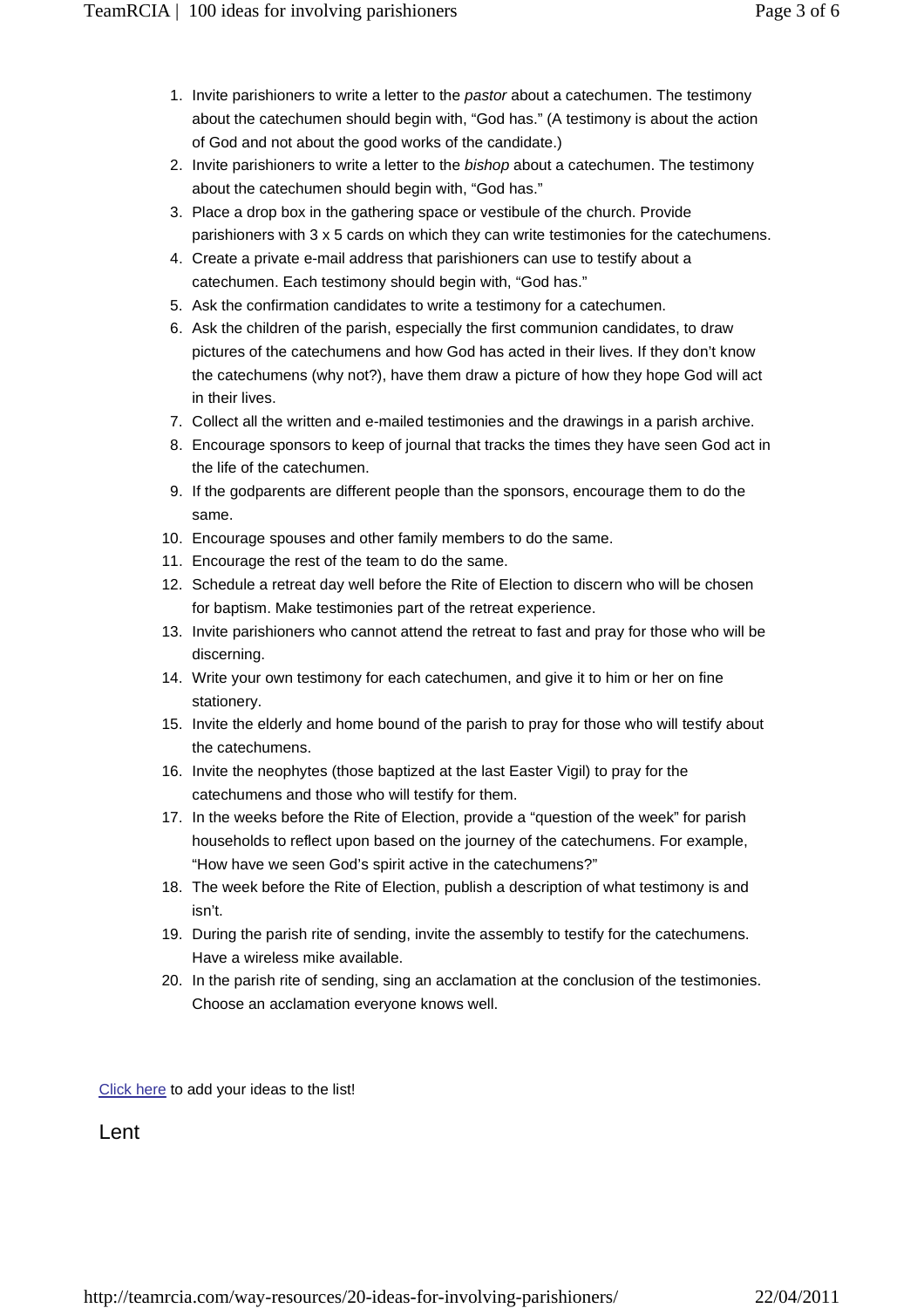- 1. Make the Sunday before Ash Wednesday a "Call to Lent" Sunday. Provide lenten prayer materials that include prayers for the elect.
- 2. Be sure the elect participate in the Ash Wednesday liturgies, and include them in the intercessions.
- 3. Provide a weekly faith sharing question in the Sunday bulletin based on the Gospels of Lent. Ask parishioners and the elect to discuss the questions with their families as part of their lenten discipline.
- 4. Provide a list of penitential practices for the parish to participate in as an example to the elect. See the Catechism of the Catholic Church, 1436-1437, for ideas.
- 5. Provide copies of the seven penitential psalms for parishioners. Ask them to pray the psalms regularly as a prayer for the elect. (The penitential psalms are Psalms 6, 32, 38, 51, 102, 130, 143.)
- 6. Publicize the dates of the scrutinies shortly after the Christmas season ends, and ask parishioners to put them on their calendars.
- 7. Put an insert in the bulletin explaining the importance of the scrutinies about three weeks before Lent begins.
- Schedule a parish evening of reflection during each of the scrutiny weeks. Base the 8. reflection on the scrutiny gospels.
- 9. Ask parishioners to make one extra lenten sacrifice as a prayer for the elect.
- 10. Ask parishioners to reconcile with an alienated family member or friend during Lent as an example to the elect.
- 11. Designate a parish charity for everyone to contribute to for Lent as an example to the elect of almsgiving.
- 12. Invite the elect to the parish reconciliation service. While they cannot fully participate in the sacrament of penance, they can pray with the rest of the parish and witness their example.
- Encourage parishioners to adopt a new prayer practice for Lent. Introduce the elect to 13. prayer practices they might be unfamiliar with.
- 14. Keep the font filled throughout Lent as a reminder to the parish of the coming initiation of the elect and as a reminder of their own baptisms.
- 15. Challenge parishioners to wrestle with and overcome one temptation this Lent as an example to the elect.
- 16. Challenge parishioners to identify and strengthen one virtue this Lent as an example to the elect.
- 17. Invite the children in the school and the religious education program to draw maps of the parish's lenten journey that include the journey of the elect to initiation.
- 18. Host lenten soup suppers that include the elect and a diverse mix of parishioners.
- 19. Host an Easter egg decorating party late in Lent that includes the elect and their children and a diverse mix of parishioners.
- 20. Lent is an especially good time to focus on the Corporal Works of Mercy. Encourage parishioners to chose one or two to practice especially diligently as an example to the elect. Make sure the elect are familiar with them. (See the Catechism of the Catholic Church, 2447.)

Click here to add your ideas to the list!